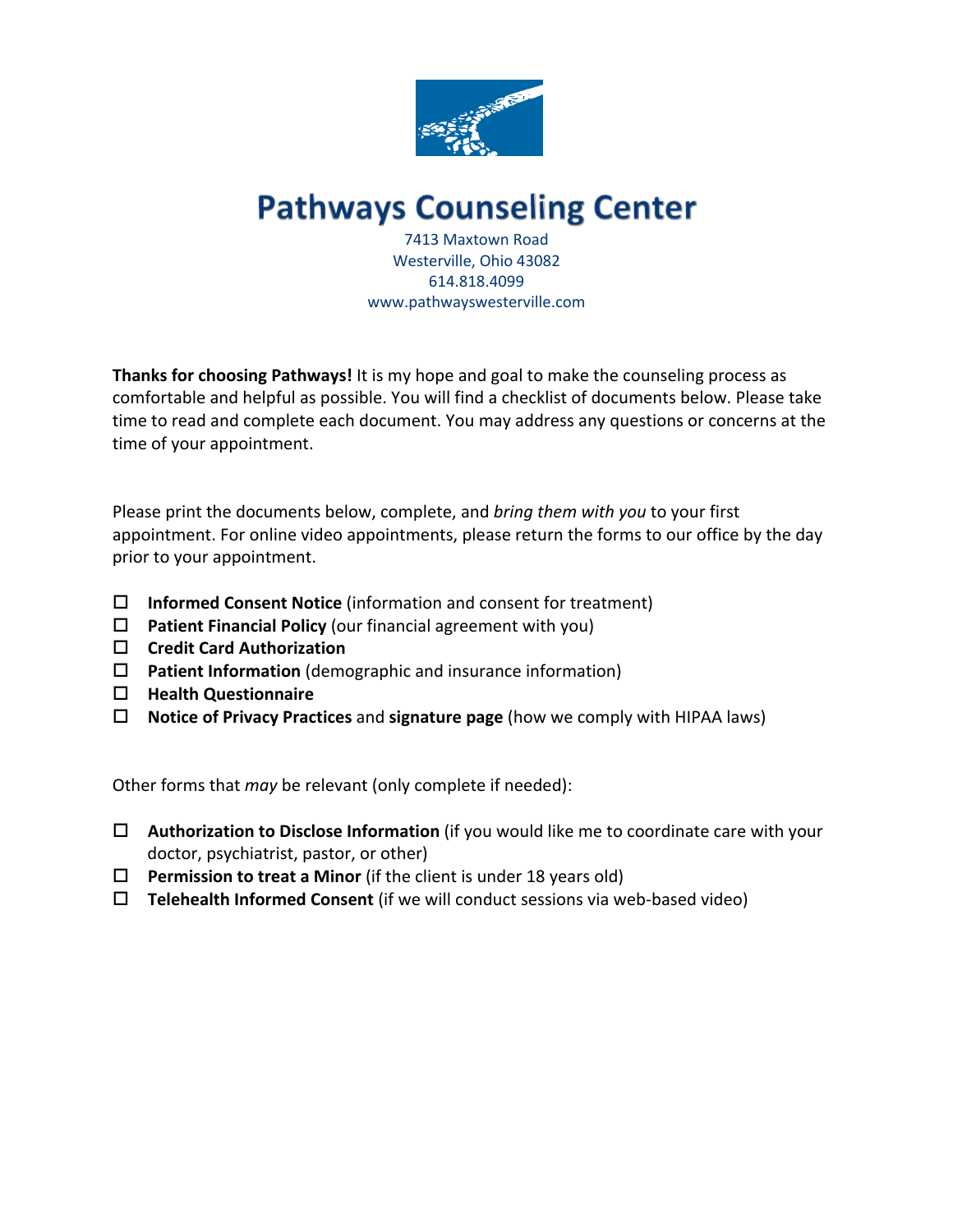

## **Informed Consent Notice**

Welcome to Pathways! My goal is to provide you with quality mental health care. Before you begin counseling, there are some things that you ought to know. Legally, this information is called "*Informed Consent*." It will help you understand what you can expect from Pathways, and some limitations.

#### **The nature of Counseling**

Counseling is a collaboration between you and your counselor for the purpose of addressing personal, relational, or mental health problems. We will discuss what you would like to change, how we can change it, how we will know we are succeeding, and how long it will take. We will periodically review the plan to see if it needs to be updated.

Pathways' counselors have competency in treating a wide range of issues. However, if I believe your case requires knowledge I do not have, I may refer you for consultation with someone with specialized training. I will discuss any such referral with you before I act.

#### **Benefits & Risks of Counseling**

Counseling is not always easy. Your treatment may involve discussing unpleasant aspects of your life, which may lead to feelings of sadness, guilt, anger, frustration, loneliness or anxiety. You also might experience increased conflict with friends, coworkers, or family members. On the other hand, counseling has been shown to have benefits. Treatment often leads to better relationships, solutions to problems, and reduced feelings of distress. Your individual results will depend on a number of factors, and we cannot guarantee a specific outcome. However, we will do our best to help you reach your goals.

#### **Emergencies**

Pathways is not a 24-hour emergency facility. If a crisis situation should arise, please dial 911, go to the nearest hospital ER, or contact one of the following:

Delaware-Morrow Helpline, 211 or 800.684.2324 Franklin County Netcare, 614.276.2273 OSU Medical Center, 614.293.8333 Suicide Prevention Hotline, 800.273.8255

Please also call me and leave a detailed message to

7413 Maxtown Road Westerville, OH 43082 Phone: 614.818.4099 Fax: 614.636.4944

make me aware of your situation; I will work diligently for your safety and wellbeing.

#### **Confidentiality**

All of our work together (our conversations, your records, and any information that you give us) is protected by something called "*privilege*." That means the law protects you from having information about you given to anyone without your permission. At times, you may choose to allow us to disclose privileged information. This permission will be given in writing and you will specify what can be shared with whom. I will honor your privilege except in cases where breaking confidentiality is a professional or legal mandate, including the following:

- 1. *If we believe there is a risk that you might harm yourself or someone else*. If you are threatening to hurt yourself or someone else, I am obligated to do what I can to keep that from happening. This may includes contacting a family member, civil authorities, or the intended victim to give them the opportunity to protect you or themselves.
- 2. *If we have cause to believe that you are abusing children, elderly, or disabled people*. It is my duty to report actual or suspected child abuse or neglect. I am also obligated to notify the authorities in cases of abuse or neglect of vulnerable adults, including the elderly, infirm, or mentally or physically disabled.
- 3. *In cases of a court order*. If you become involved in any lawsuit in which your mental health is an issue, the court or lawyers may subpoena your information from us. Similarly, you would lose the protection of privilege if you file a lawsuit against me or Pathways, or if you file a complaint with the State of Ohio Counselor, Social Worker, and Marriage & Family Therapist Board (CSWMFT Board). In such cases, your information would be subject to review by the court or the board.
- 4. *When you want your insurance company to reimburse for counseling service*s. Your insurance company may require us to provide clinical information, including, but not limited to, your diagnosis, symptoms, progress, and the day and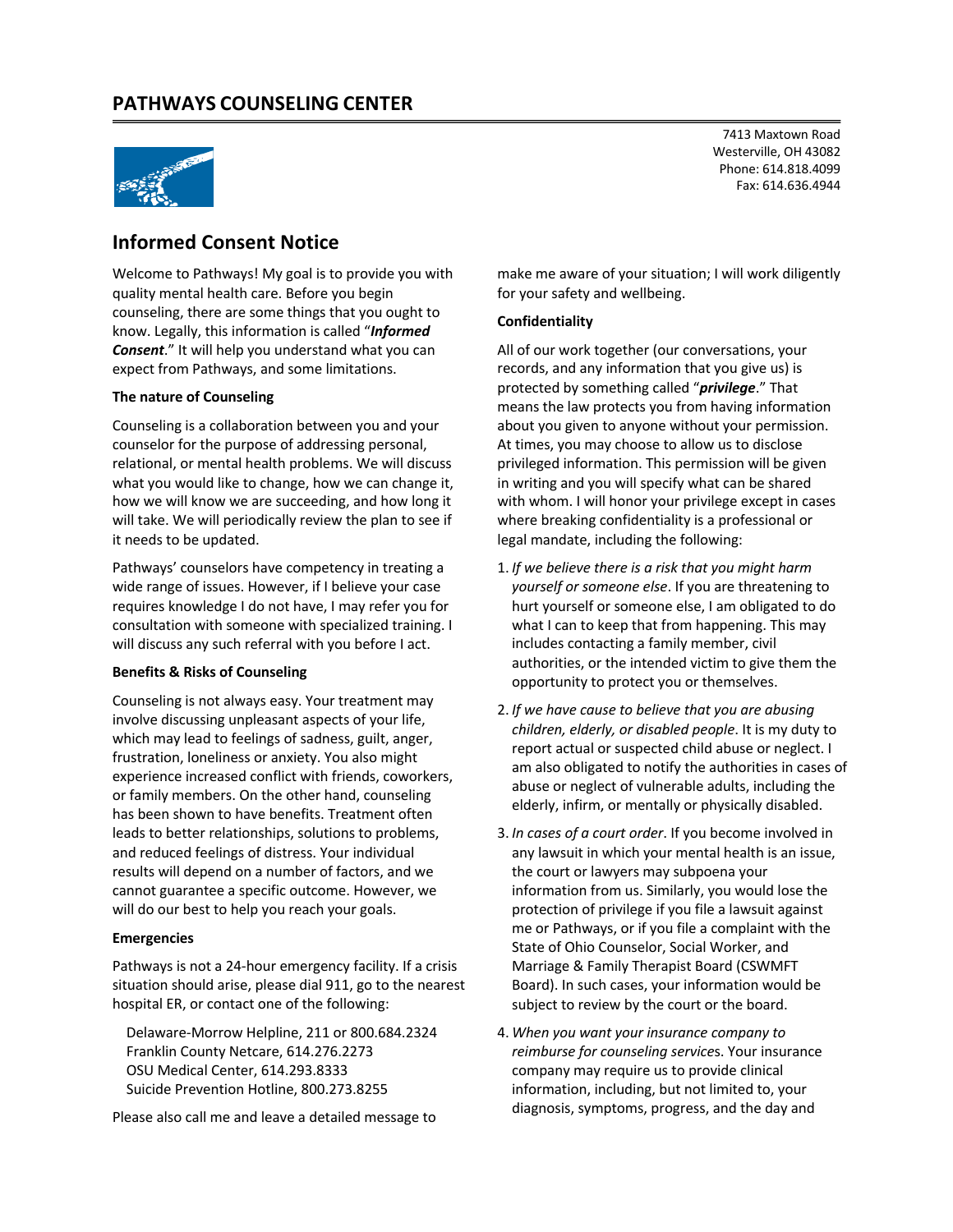time of your visits. Any diagnosis made will become part of your permanent insurance record.

#### **Our Office Policies**

Counseling sessions are typically scheduled for 60 minutes, and we must end each session promptly. Future appointments are generally scheduled at the end of each counseling session.

Payment is expected at the time of your appointment. I accept credit/debit/HSA cards, cash or checks (made payable to "Pathways Counseling Center").

Regardless of your method of payment, we ask that you put a debit or credit card on file with our office. Card numbers are encrypted, and once entered, only the last 4 digits could be seen by Pathways staff. We reserve the right to charge that card for any balance that is accrued after 90 days of non-payment. Returned checks must be resolved before any further appointments are scheduled. Our returned check fee is \$35. We reserve the right to refuse personal checks and to require a different form of payment.

The fee schedule for my services is as follows:

- \$150 for initial intake and
- \$135 for each 60-minute session

Sliding scale fees are available on a limited basis, based on financial need. Typically, I do not charge for a phone consultation of 10 minutes or less.

Our telephone is answered 24 hours/day by an electronic answering system. During business hours (9am-5pm M-F), we check messages regularly, and we return phone calls the same day whenever possible.

\_\_\_\_\_\_\_\_\_\_\_\_\_\_\_\_\_\_\_\_\_\_\_\_\_\_\_\_\_\_\_ \_\_\_\_\_\_\_\_\_

We do not check office messages on weekends or after 5pm on weekdays. If you have an emergency outside our scheduled office hours, please follow the instructions in the "emergencies" section of this form.

Please provide me with 24 hours notice if you need to cancel or reschedule an appointment. If you miss a scheduled appointment, it keeps other clients from benefitting from that opening, and a fee will be charged. Please note that insurance will not pay for missed sessions.

If you have missed a scheduled appointment and you have no future scheduled visits and do not call our office within 10 business days, your counselor will accept that as your notice that you have terminated this agreement and wish to discontinue counseling.

Pathways is happy to accept your insurance and to file claims on your behalf, if I have a contract ("in network") with your insurance provider. I may also file an "out of network" claim with your insurance provider. Any amount that is your responsibility (e.g. deductible, copay, or coinsurance) is due at the time of your visit. If there is a problem collecting payment from your insurance company, you remain responsible for the full fee for each session. If we have not received payment from your insurance company within 60 days, we will bill you directly for past and ongoing visits. In such a case, Pathways will provide you with the information needed for you to pursue the issue with your insurance carrier. For billing questions, please contact our administrator at 614.818.4099.

I have read this Informed Consent Notice and fee agreement. I understand it and agree to the terms described. I also understand that I may request a copy of this agreement if I choose to do so.

--------------------------------------------------------------------------------------------------------------------------------------------------------

| Client name (please print)               | <b>Client Signature</b>             | Date |  |
|------------------------------------------|-------------------------------------|------|--|
| Parent/ Responsible Party (please print) | Parent/ Responsible Party Signature | Date |  |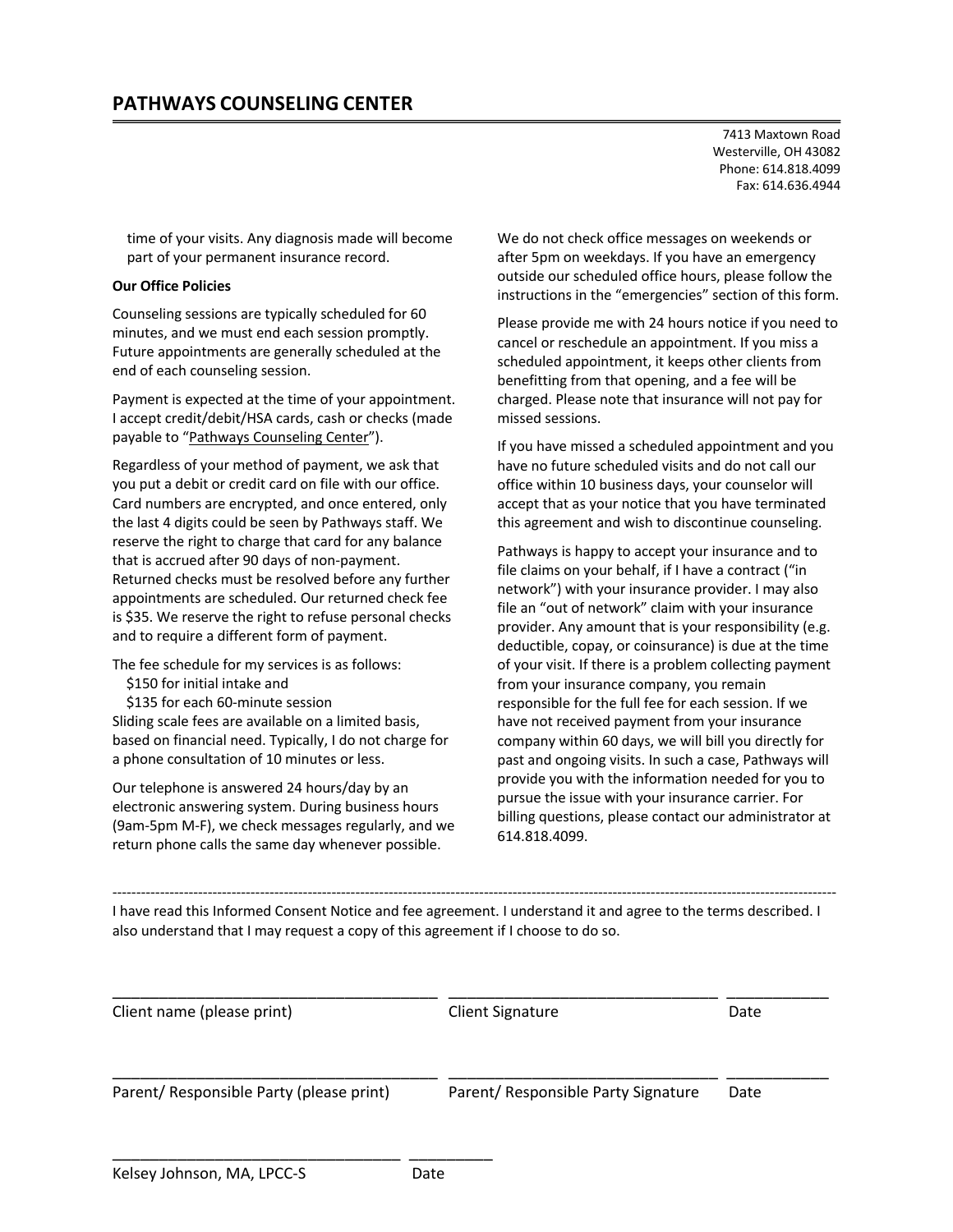## **PATHWAYS COUNSELING CENTER** PATHWAYS COUNSELING CENTER

## **PATIENT FINANCIAL POLICY**

Thank you for choosing Pathways Counseling Center! We are committed to your wellbeing and hope our services will help in your path to change, restoration, and healing. We recognize the need for clarity regarding billing, insurance, and payments. The following is a statement of our financial policy, which all patients must read and sign prior to their first appointment.

#### **INSURANCE COVERAGE**

Our counselors work with many insurance companies. In the event that your insurance does not cover your treatment within a 90-day time period, your balance will be transferred to you or your guarantor for payment. Please be aware that your coverage depends on your specific insurance plan. Due to numerous rules with different insurance companies, it is not possible for us to always know when your insurance company may disallow payment for a service. It is your responsibility to find out what services your insurance covers and what will be your financial responsibility. If your insurance requires a referral from a physician or psychiatrist and this authorization is not provided, you will be asked to reschedule your appointment and pay for your visit at the time of service.

#### **I understand that I am responsible to find out what my insurance covers and what will be my financial responsibility. I will be responsible for any amounts not covered.**

**Initials \_\_\_\_\_\_\_\_\_\_**

We must emphasize that our relationship is with *you*, and *not with your insurance company*. While we will work with your insurance company to process claims, it is your responsibility to:

- provide correct information about your insurance company
- verify your eligibility for coverage at the time of service
- address any claims your insurance company denies.

While we will file insurance claims as a courtesy to our clients, all charges are ultimately your responsibility. You must notify us of any insurance changes before your visit.

#### **I understand that I am responsible to provide accurate insurance information, to verify my coverage, and to address any insurance denials. I understand all charges are my responsibility.**

**Initials \_\_\_\_\_\_\_\_\_\_**

Pathways is committed to providing the best treatment for our clients, and we charge what is usual and customary for our area. If your insurance applies any portion of your charge to your annual deductible, copay, or coinsurance, that portion is your responsibility and is due at the time of service. If we are outside your provider network, please check with your insurance regarding out-of-network benefits and coverage. It is your responsibility to understand your coverage.

#### **I understand that I am responsible for payment of all deductible, copay, coinsurance, and out-ofnetwork amounts at time of service.**

#### **Initial \_\_\_\_\_\_\_\_\_\_**

#### **MISSED APPOINTMENTS**

In order to provide the best possible service and availability to all our clients, we ask that you keep your appointments as scheduled. We understand that illness or other circumstances may occur, and we ask that you notify us as soon as possible if you need to cancel or reschedule an appointment. We require a minimum 24-hour notice to cancel or reschedule an appointment. If you miss an appointment or cancel with less than a 24-hour notice, you will be charged \$100 for the missed session or late cancellation. This fee is not covered by insurance, and it will need to be paid before your next appointment.

**I understand that I am responsible to pay any fees for missed sessions or late cancellations.**

**Initial \_\_\_\_\_\_\_\_\_\_**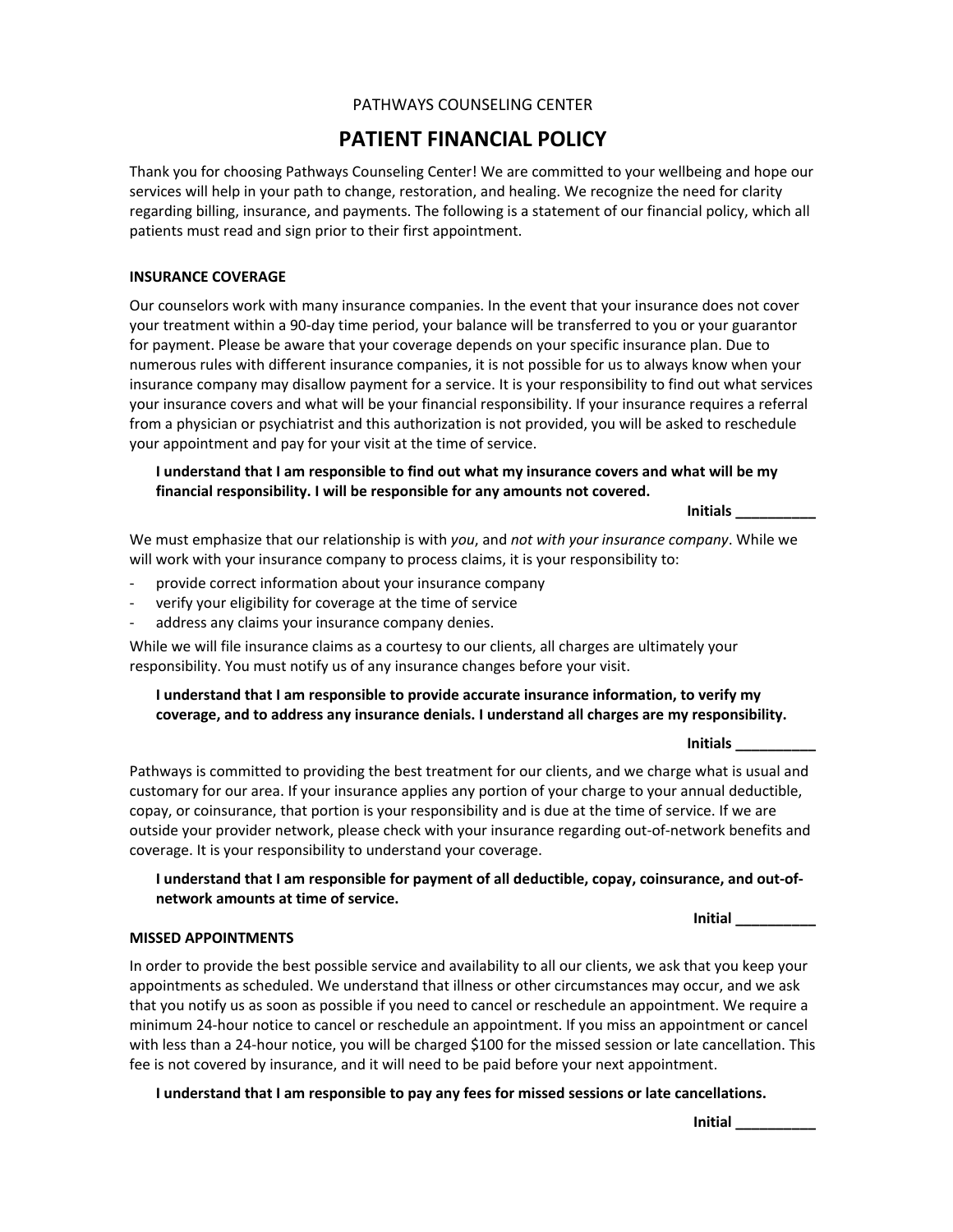#### **PAYMENTS**

Phone: 614.818.4099 We ask that clients pay any charges due at time of service. We accept cash, check, HSA cards, most debit cards, and most major credit cards. Regardless of your method of payment, we ask that you put a credit or debit card on file for payments. Card numbers are encrypted and not visible to our office once entered. We reserve the right to use this card to pay any outstanding balance that may have accrued after 90 days. We will make a reasonable attempt to contact you before running your credit card for this purpose. Any returned checks are subject to a \$35.00 fee. Returned checks must be resolved before any future appointments can be scheduled. We reserve the right to refuse any personal check and to require a different form of payment at our sole direction.

**I understand that I am responsible to pay charges at time of service. If I accrue an unpaid balance, I understand that my credit card may be charged for this balance after 90 days.**

#### **MINORS**

**Initial \_\_\_\_\_\_\_\_\_\_**

Unaccompanied minors will not be seen without proper paperwork signed by a parent or guardian, except as allowed by Ohio law. Depending on circumstances, your counselor may require a parent or guardian to be present during counseling sessions. Parents or guardians of minors are responsible for payment of any fees not covered by insurance for a minor.

### **CREDITS AND SMALL BALANCE WRITE-OFFS**

Occasionally an overpayment is made, and a refund is due to the client. Credits will be applied to existing balances or future services already scheduled. If after 90 days a credit still exists and there are no future services scheduled, credit balances over \$5.00 will be refunded. Similarly, any balance under \$5.00 due to the practice will be written off after 90 days if no future services are scheduled.

#### **ACCOUNT DELINQUENCY AND CREDIT REPORTING**

Our office makes every reasonable effort to collect payment from insurance companies and clients. Once these efforts are exhausted, we may report unsatisfied accounts to a collection agency of our choice for payment and credit reporting. Before an account is sent to collections, any unearned adjustments may be reversed. Additional expenses, usually 35% of the amount sent to collections, are incurred for collection services, and this amount will be added to a client's balance. Unresolved accounts may be referred to court mediation. If you have an account that is referred to our external collection agency, your credit may be negatively affected.

**I understand that if my account is sent to collections, I will incur additional expenses, usually 35% above my original balance due, and that it may negatively affect my credit rating.**

**Initials \_\_\_\_\_\_\_\_\_\_**

*I have read this financial policy and have had the opportunity to ask questions about it. I understand and agree to the financial policy.* 

\_\_\_\_\_\_\_\_\_\_\_\_\_\_\_\_\_\_\_\_\_\_\_\_\_\_\_\_\_\_ \_\_\_\_\_\_\_\_\_\_\_\_\_\_\_\_\_\_\_\_\_\_\_\_\_\_\_\_\_\_\_\_\_\_\_\_ \_\_\_\_\_\_\_\_\_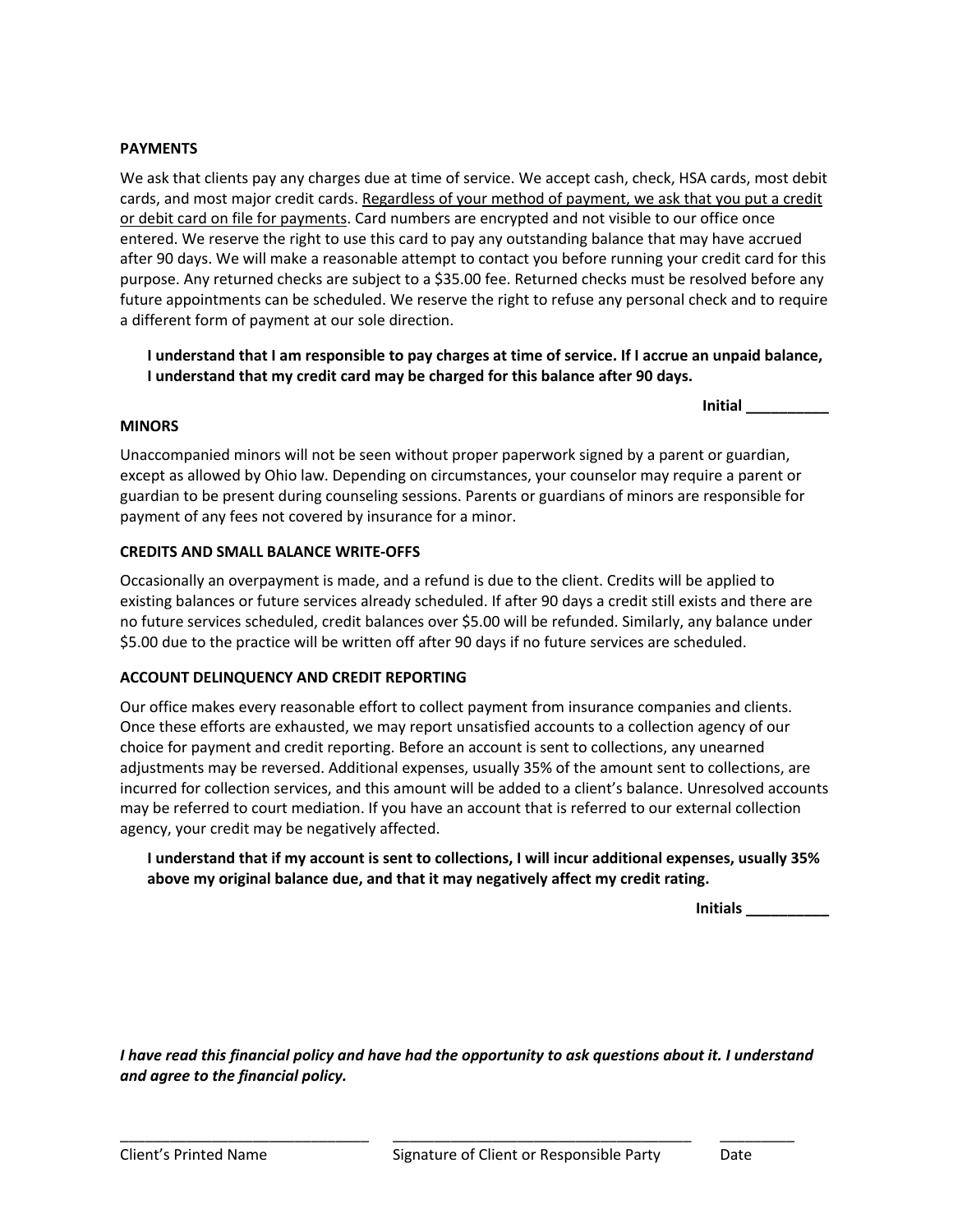

7413 Maxtown Road Westerville, OH 43082 Phone: 614.818.4099

7413 Maxtown Road

## **Credit Card Authorization**

I give my permission for Pathways Counseling Center to use my credit card (information below) in payment of fees-for-service. This card is not authorized for any other use. This record will be destroyed or returned to me when counseling services are terminated.

Once entered, credit card information is encrypted and is unable to be seen by Pathways employees, except for the last 4 digits of the card number for identification purposes. I understand that I will receive an email notification any time my card is charged, to the email address I provide.

## **Credit Card Information:**

| 3-digit code |  |
|--------------|--|
|              |  |

\_\_\_\_\_\_\_\_\_\_\_\_\_\_\_\_\_\_\_\_\_\_\_\_\_\_\_\_\_\_\_\_ \_\_\_\_\_\_\_\_\_\_\_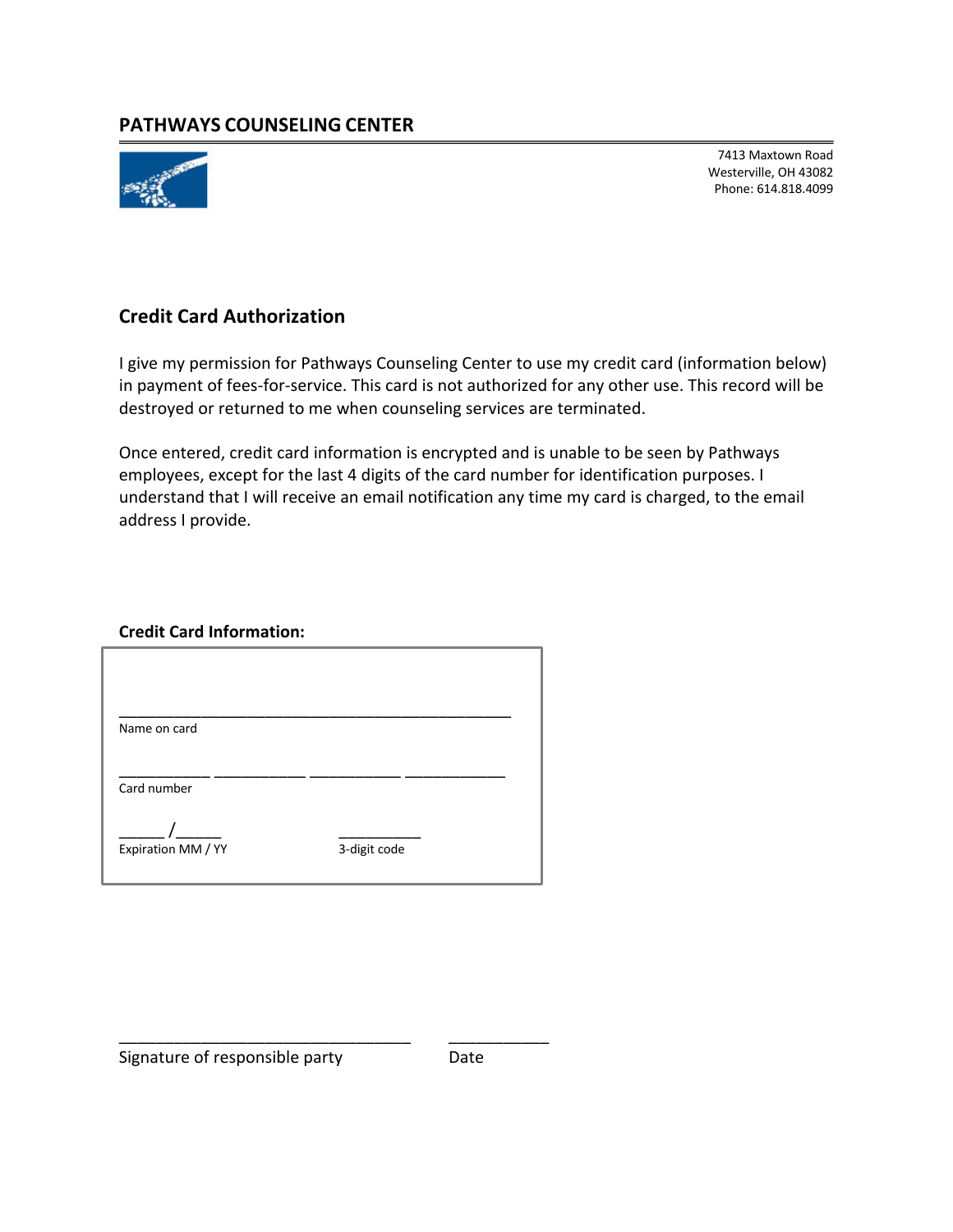

# **PATHWAYS COUNSELING CENTER**<br>7413 Maxtown Road, Westerville, Ohio 43082<br>614.818.4099

**PATHWAYS COUNSELING COUNSELING CALL S18 MAXTOWN ROAd, Westerville, Ohio 43082** 614.818.4099<br>www.pathwayswesterville.com 614.818.4099

## **CLIENT INFORMATION SHEET**

|                                                                                                 |  | Address: City, State, Zip: City, State, Zip: 2004. The City of the City of the City of the City of the City of the City of the City of the City of the City of the City of the City of the City of the City of the City of the                                                                                                                                                                                                       |
|-------------------------------------------------------------------------------------------------|--|--------------------------------------------------------------------------------------------------------------------------------------------------------------------------------------------------------------------------------------------------------------------------------------------------------------------------------------------------------------------------------------------------------------------------------------|
|                                                                                                 |  |                                                                                                                                                                                                                                                                                                                                                                                                                                      |
|                                                                                                 |  |                                                                                                                                                                                                                                                                                                                                                                                                                                      |
|                                                                                                 |  | Gender: $\square$ Male $\square$ Female Date of Birth: Age: Age: Full-time student? $\square$ Yes $\square$ No Grade:                                                                                                                                                                                                                                                                                                                |
|                                                                                                 |  |                                                                                                                                                                                                                                                                                                                                                                                                                                      |
|                                                                                                 |  |                                                                                                                                                                                                                                                                                                                                                                                                                                      |
|                                                                                                 |  |                                                                                                                                                                                                                                                                                                                                                                                                                                      |
|                                                                                                 |  | Permission to call & leave message at: □ Home □ Mobile □ Work □ Email □ Other: ________________________________                                                                                                                                                                                                                                                                                                                      |
|                                                                                                 |  |                                                                                                                                                                                                                                                                                                                                                                                                                                      |
|                                                                                                 |  | RESPONSIBLE PARTY □ Self □ Other (if insurance is through someone other than yourself, list their information below)                                                                                                                                                                                                                                                                                                                 |
|                                                                                                 |  | (Note: If client is a minor and parents are separated or divorced, parent bringing the child is considered the responsible party).                                                                                                                                                                                                                                                                                                   |
|                                                                                                 |  |                                                                                                                                                                                                                                                                                                                                                                                                                                      |
|                                                                                                 |  |                                                                                                                                                                                                                                                                                                                                                                                                                                      |
|                                                                                                 |  |                                                                                                                                                                                                                                                                                                                                                                                                                                      |
|                                                                                                 |  |                                                                                                                                                                                                                                                                                                                                                                                                                                      |
|                                                                                                 |  |                                                                                                                                                                                                                                                                                                                                                                                                                                      |
|                                                                                                 |  |                                                                                                                                                                                                                                                                                                                                                                                                                                      |
| <b>EMERGENCY CONTACT</b>                                                                        |  |                                                                                                                                                                                                                                                                                                                                                                                                                                      |
|                                                                                                 |  |                                                                                                                                                                                                                                                                                                                                                                                                                                      |
|                                                                                                 |  |                                                                                                                                                                                                                                                                                                                                                                                                                                      |
|                                                                                                 |  |                                                                                                                                                                                                                                                                                                                                                                                                                                      |
|                                                                                                 |  |                                                                                                                                                                                                                                                                                                                                                                                                                                      |
|                                                                                                 |  |                                                                                                                                                                                                                                                                                                                                                                                                                                      |
| PRIMARY INSURANCE □ None □ Insurance listed below □ Insurance through someone other than myself |  |                                                                                                                                                                                                                                                                                                                                                                                                                                      |
|                                                                                                 |  |                                                                                                                                                                                                                                                                                                                                                                                                                                      |
|                                                                                                 |  |                                                                                                                                                                                                                                                                                                                                                                                                                                      |
| the provider of services. Your signature also indicates liability for any balance due.          |  | We will bill your insurer directly for applicable services. Please remember that it is your responsibility to pay any deductible, co-pay or co-<br>insurance amounts. WE REQUEST THAT YOUR PORTION OF CHARGES BE PAID AT THE END OF EACH VISIT. Your signature authorizes release of<br>any medical information requested by the insurer in order to process insurance claims and payment of medical benefits to be made directly to |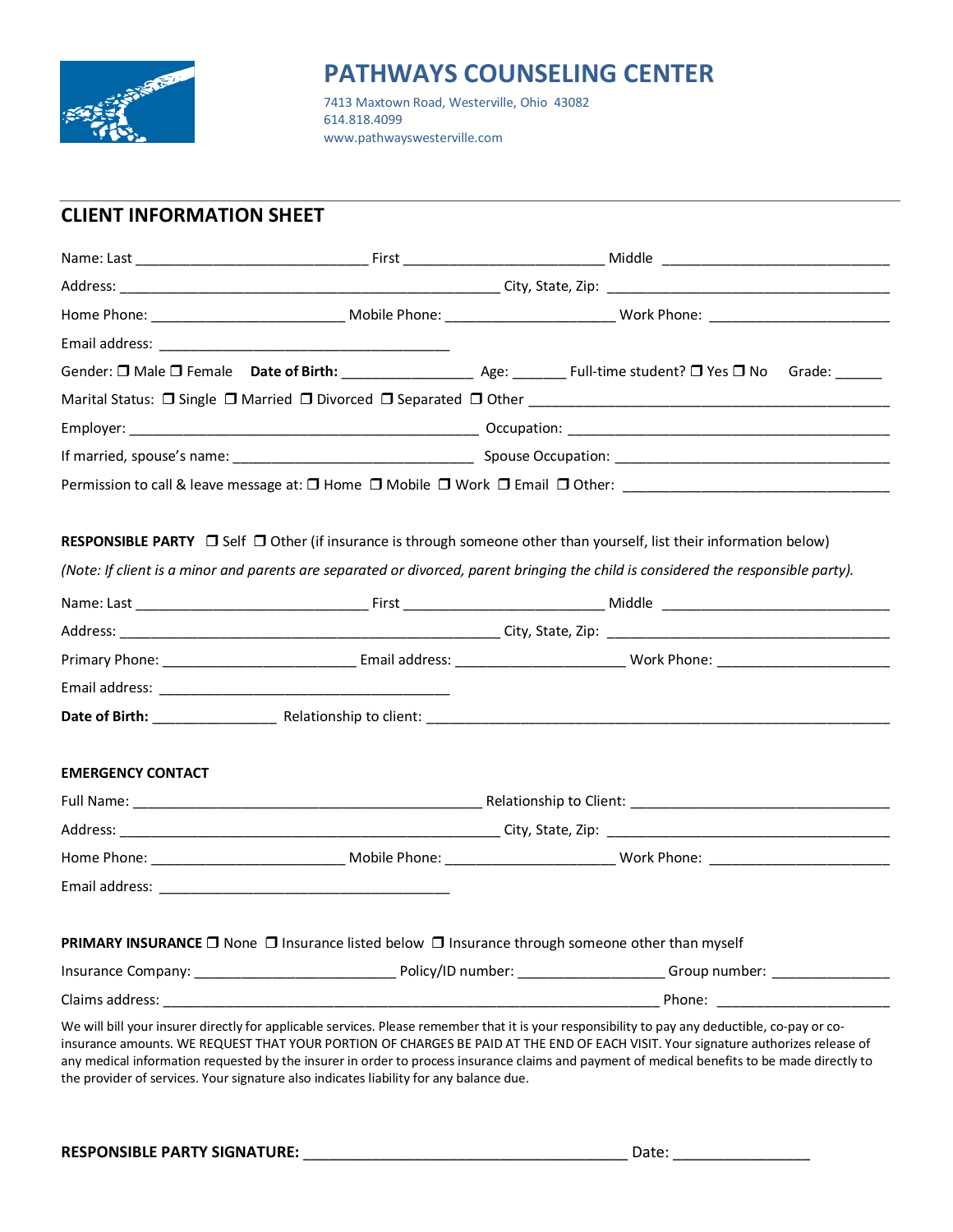#### **PATHWAYS COUNSELING CENTER HEALTH QUESTIONNAIRE**

| <b>HEALTH HISTORY:</b>                                                             |                        |  |                |                          |  | Do you have any FOOD or DRUG ALLERGIES: $\Box$ No $\Box$ Yes If yes, please list                                                                                                                                                                    |
|------------------------------------------------------------------------------------|------------------------|--|----------------|--------------------------|--|-----------------------------------------------------------------------------------------------------------------------------------------------------------------------------------------------------------------------------------------------------|
|                                                                                    |                        |  |                |                          |  | Do you have any physical impairments or limitations which may require special accommodations, special arrangements,<br>or may affect your treatment (i.e. reading difficulties, hearing loss, vision loss, speech impairment)? $\Box$ No $\Box$ Yes |
| How would you describe the nutritional value and balance of your diet: $\Box$ Good |                        |  |                |                          |  | $\Box$ Fair<br>Poor                                                                                                                                                                                                                                 |
|                                                                                    |                        |  |                |                          |  | Do you exercise regularly: $\Box$ No $\Box$ Yes If yes, please list type and frequency of exercise:                                                                                                                                                 |
|                                                                                    |                        |  |                |                          |  |                                                                                                                                                                                                                                                     |
|                                                                                    |                        |  |                |                          |  |                                                                                                                                                                                                                                                     |
| Symptoms in the past 6 months: (Please check all that apply)                       |                        |  |                |                          |  |                                                                                                                                                                                                                                                     |
|                                                                                    |                        |  |                |                          |  |                                                                                                                                                                                                                                                     |
| Headaches                                                                          |                        |  | Compulsions    |                          |  | Stomach / Bowel Distress                                                                                                                                                                                                                            |
| Depressed                                                                          |                        |  | Anxious        |                          |  | <b>Excessive Fears</b>                                                                                                                                                                                                                              |
| Crying                                                                             |                        |  | Worry          |                          |  | Periods of Overactivity                                                                                                                                                                                                                             |
| Guilt                                                                              |                        |  | Nervous        |                          |  | Mood Swings                                                                                                                                                                                                                                         |
| Sleep Disturbance                                                                  |                        |  |                | Change in Appetite       |  | Eating Problems                                                                                                                                                                                                                                     |
| Low Self-esteem                                                                    |                        |  |                | Social Withdrawal        |  | Irritable / Temper                                                                                                                                                                                                                                  |
| Sad                                                                                |                        |  |                | Change in Energy         |  | Hostile / Angry<br>Poor Concentration                                                                                                                                                                                                               |
| Hopelessness<br>Obsessions                                                         |                        |  | Helplessness   | Lack of Pleasure         |  | Apathy                                                                                                                                                                                                                                              |
| Weight Change                                                                      |                        |  | Low Motivation |                          |  | Poor Memory                                                                                                                                                                                                                                         |
| <b>Sexual Difficulty</b>                                                           |                        |  |                | <b>Suicidal Thoughts</b> |  |                                                                                                                                                                                                                                                     |
|                                                                                    |                        |  |                |                          |  |                                                                                                                                                                                                                                                     |
|                                                                                    |                        |  |                |                          |  | Are you currently on any physician prescribed medications or regularly take any "over-the-counter" or herbal                                                                                                                                        |
|                                                                                    |                        |  |                |                          |  | medications, including any prescriptions for anxiety, depression, or other mental health conditions? $\Box$ No $\Box$ Yes                                                                                                                           |
| If yes, please list all medications:                                               |                        |  |                |                          |  |                                                                                                                                                                                                                                                     |
|                                                                                    |                        |  |                |                          |  |                                                                                                                                                                                                                                                     |
| <b>Medication / Purpose</b>                                                        | Dosage / Times per Day |  |                | How long?                |  | Do you take this medication consistently?                                                                                                                                                                                                           |
|                                                                                    |                        |  |                |                          |  | Yes<br>N <sub>o</sub>                                                                                                                                                                                                                               |
|                                                                                    |                        |  |                |                          |  | Yes<br>N <sub>0</sub>                                                                                                                                                                                                                               |
|                                                                                    |                        |  |                |                          |  | Yes<br>N <sub>0</sub>                                                                                                                                                                                                                               |
|                                                                                    |                        |  |                |                          |  | Yes<br>N <sub>0</sub>                                                                                                                                                                                                                               |
|                                                                                    |                        |  |                |                          |  |                                                                                                                                                                                                                                                     |
|                                                                                    |                        |  |                |                          |  | Yes<br>N <sub>o</sub>                                                                                                                                                                                                                               |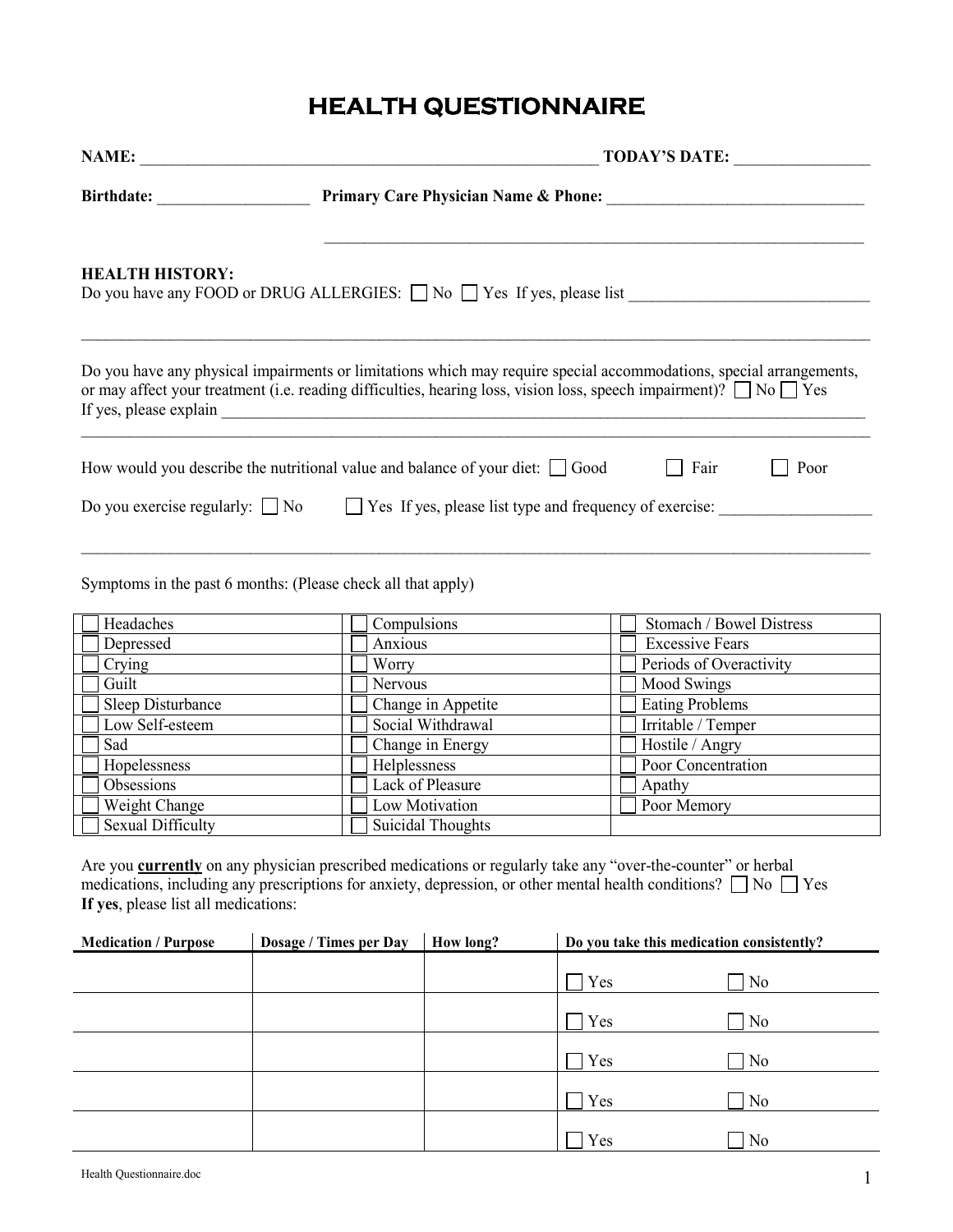| $\Box$ Yes If yes, please describe:<br>In the <b>past</b> , have you ever taken medication for a mental health condition? $\Box$ No                                                                                                                                                                                                                                                                                                                                      |
|--------------------------------------------------------------------------------------------------------------------------------------------------------------------------------------------------------------------------------------------------------------------------------------------------------------------------------------------------------------------------------------------------------------------------------------------------------------------------|
| Hospitalizations / surgeries? $\Box$ No $\Box$ Yes If yes, please describe (include dates, complications, & outcomes):                                                                                                                                                                                                                                                                                                                                                   |
| Do you have any medical conditions? $\Box$ No $\Box$ Yes If yes, please describe:                                                                                                                                                                                                                                                                                                                                                                                        |
| How many pregnancies have you had: _____________ Any complications? ___ No _____ Yes If yes, please describe:                                                                                                                                                                                                                                                                                                                                                            |
| Have you ever had a miscarriage? $\Box$ No $\Box$ Yes If yes, when and at what point in the pregnancy did it occur:                                                                                                                                                                                                                                                                                                                                                      |
| Have you ever had an abortion? $\Box$ No $\Box$ Yes                                                                                                                                                                                                                                                                                                                                                                                                                      |
| <b>BEHAVIORAL HEALTH</b>                                                                                                                                                                                                                                                                                                                                                                                                                                                 |
| Have you had prior psychiatric counseling or alcohol/drug treatment? $\Box$ No $\Box$ Yes<br>If yes, please list names and dates below:                                                                                                                                                                                                                                                                                                                                  |
| <b>OUTPATIENT</b>                                                                                                                                                                                                                                                                                                                                                                                                                                                        |
| <b>Therapist/Doctor or Program Name:</b><br>Date:                                                                                                                                                                                                                                                                                                                                                                                                                        |
|                                                                                                                                                                                                                                                                                                                                                                                                                                                                          |
| <b>INPATIENT</b><br>Hospital:<br>Date:                                                                                                                                                                                                                                                                                                                                                                                                                                   |
|                                                                                                                                                                                                                                                                                                                                                                                                                                                                          |
| Regarding past treatment, what did you find most helpful to you?                                                                                                                                                                                                                                                                                                                                                                                                         |
| What was least helpful?                                                                                                                                                                                                                                                                                                                                                                                                                                                  |
| <b>HOBBIES / INTERESTS:</b>                                                                                                                                                                                                                                                                                                                                                                                                                                              |
| <b>SUBSTANCE USE HISTORY:</b><br>Have you experienced any of the following problems as a result of alcohol, prescription medications, or other drug use?<br>$\Box$ No $\Box$ Yes If yes, please check any that apply:<br>financial problems<br>relationship problems<br>work problems<br>physical problems<br>increased tolerance<br>emotional problems<br>withdrawal symptoms<br>blackouts<br>cravings<br>Legal Involvement<br><b>DUI</b><br>Comments/details on above: |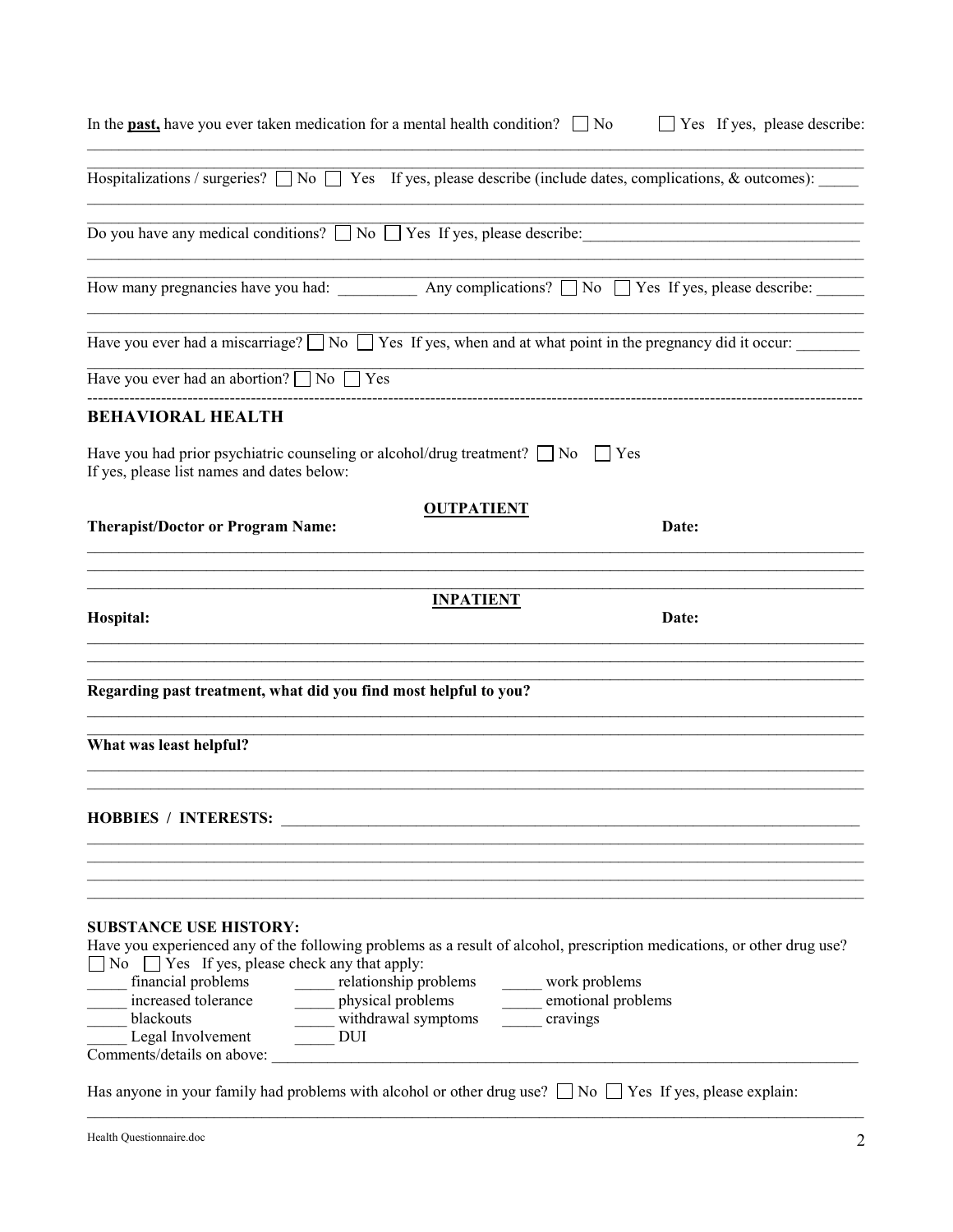**Please indicate the following:** 

| <b>SUBSTANCE</b>                                                                                                                                                                                                                                                                                                                                                                                                                                                                                                | <b>AMOUNT</b>                                                        | <b>FREQUENCY</b>                                                                                                                                                                                                                | <b>DURATION</b> | <b>FIRST USE</b>                 | <b>LAST USE</b>                     |  |
|-----------------------------------------------------------------------------------------------------------------------------------------------------------------------------------------------------------------------------------------------------------------------------------------------------------------------------------------------------------------------------------------------------------------------------------------------------------------------------------------------------------------|----------------------------------------------------------------------|---------------------------------------------------------------------------------------------------------------------------------------------------------------------------------------------------------------------------------|-----------------|----------------------------------|-------------------------------------|--|
| Caffeine                                                                                                                                                                                                                                                                                                                                                                                                                                                                                                        |                                                                      |                                                                                                                                                                                                                                 |                 |                                  |                                     |  |
| Tobacco                                                                                                                                                                                                                                                                                                                                                                                                                                                                                                         |                                                                      |                                                                                                                                                                                                                                 |                 |                                  |                                     |  |
| Alcohol                                                                                                                                                                                                                                                                                                                                                                                                                                                                                                         |                                                                      |                                                                                                                                                                                                                                 |                 |                                  |                                     |  |
| Marijuana                                                                                                                                                                                                                                                                                                                                                                                                                                                                                                       |                                                                      |                                                                                                                                                                                                                                 |                 |                                  |                                     |  |
| Opiods / Narcotics                                                                                                                                                                                                                                                                                                                                                                                                                                                                                              |                                                                      |                                                                                                                                                                                                                                 |                 |                                  |                                     |  |
| Amphetamines                                                                                                                                                                                                                                                                                                                                                                                                                                                                                                    |                                                                      |                                                                                                                                                                                                                                 |                 |                                  |                                     |  |
| Cocaine                                                                                                                                                                                                                                                                                                                                                                                                                                                                                                         |                                                                      |                                                                                                                                                                                                                                 |                 |                                  |                                     |  |
| Hallucinogens<br>Other                                                                                                                                                                                                                                                                                                                                                                                                                                                                                          |                                                                      |                                                                                                                                                                                                                                 |                 |                                  |                                     |  |
| <b>HISTORY OF ABUSE:</b><br>Have you ever experienced:<br>Verbal/Emotional Abuse<br>Please comment:<br><b>CULTURAL/ETHNIC/SEXUAL:</b>                                                                                                                                                                                                                                                                                                                                                                           |                                                                      | Physical Abuse Rape/Sexual Assualt Date Rape<br>Early Exposure to Pornography $\Box$ Domestic Violence $\Box$<br>Do you have any cultural, ethnic or racial issues that need consideration? ___________________________________ |                 |                                  | Sexual Abuse<br>Other Trauma $\Box$ |  |
| Do you have any sexual orientation issues that need consideration?<br><b>MILITARY SERVICE:</b> $\Box$ No $\Box$ Yes Type of Discharge: $\Box$<br>Were you involved in combat duty? $\Box$ No $\Box$ Yes If yes, please describe: $\Box$                                                                                                                                                                                                                                                                         |                                                                      | <b>MILITARY SERVICE:</b> $\Box$ No $\Box$ Yes Type of Discharge:                                                                                                                                                                |                 |                                  |                                     |  |
| EMPLOYMENT: Currently employed? No Ves Job Title: <u>New York: Duration</u> Duration Number                                                                                                                                                                                                                                                                                                                                                                                                                     |                                                                      |                                                                                                                                                                                                                                 |                 |                                  |                                     |  |
|                                                                                                                                                                                                                                                                                                                                                                                                                                                                                                                 |                                                                      |                                                                                                                                                                                                                                 |                 | Diploma:<br>$\Box$ No $\Box$ Yes |                                     |  |
| <b>SPIRITUAL HISTORY:</b><br>Is spirituality an important resource for you? $\Box$ No $\Box$ Yes If yes, does your practice of spirituality include:<br>Auenuance at rengious services? $\Box$ No $\Box$ Yes Frequency: $\Box$ No $\Box$ No $\Box$ Yes Practice of spiritual disciplines such as prayer, reading, or meditation? $\Box$ No $\Box$ Yes<br>Involvement in some type of ministry $\Box$ No $\Box$ Yes<br>Involvement in a small group or with a spiritual director or mentor? $\Box$ No $\Box$ Yes |                                                                      | Attendance at religious services? $\Box$ No $\Box$ Yes Frequency:                                                                                                                                                               |                 |                                  |                                     |  |
| <b>FAMILY HISTORY:</b><br>Is there any history of emotional / mental health problems, or suicide in the family? $\Box$ No $\Box$ Yes<br>If yes, please explain:                                                                                                                                                                                                                                                                                                                                                 |                                                                      |                                                                                                                                                                                                                                 |                 |                                  |                                     |  |
|                                                                                                                                                                                                                                                                                                                                                                                                                                                                                                                 | Number of siblings: Please describe your relationship with siblings: |                                                                                                                                                                                                                                 |                 |                                  |                                     |  |
| Please describe your relationship with your parents:                                                                                                                                                                                                                                                                                                                                                                                                                                                            |                                                                      |                                                                                                                                                                                                                                 |                 |                                  |                                     |  |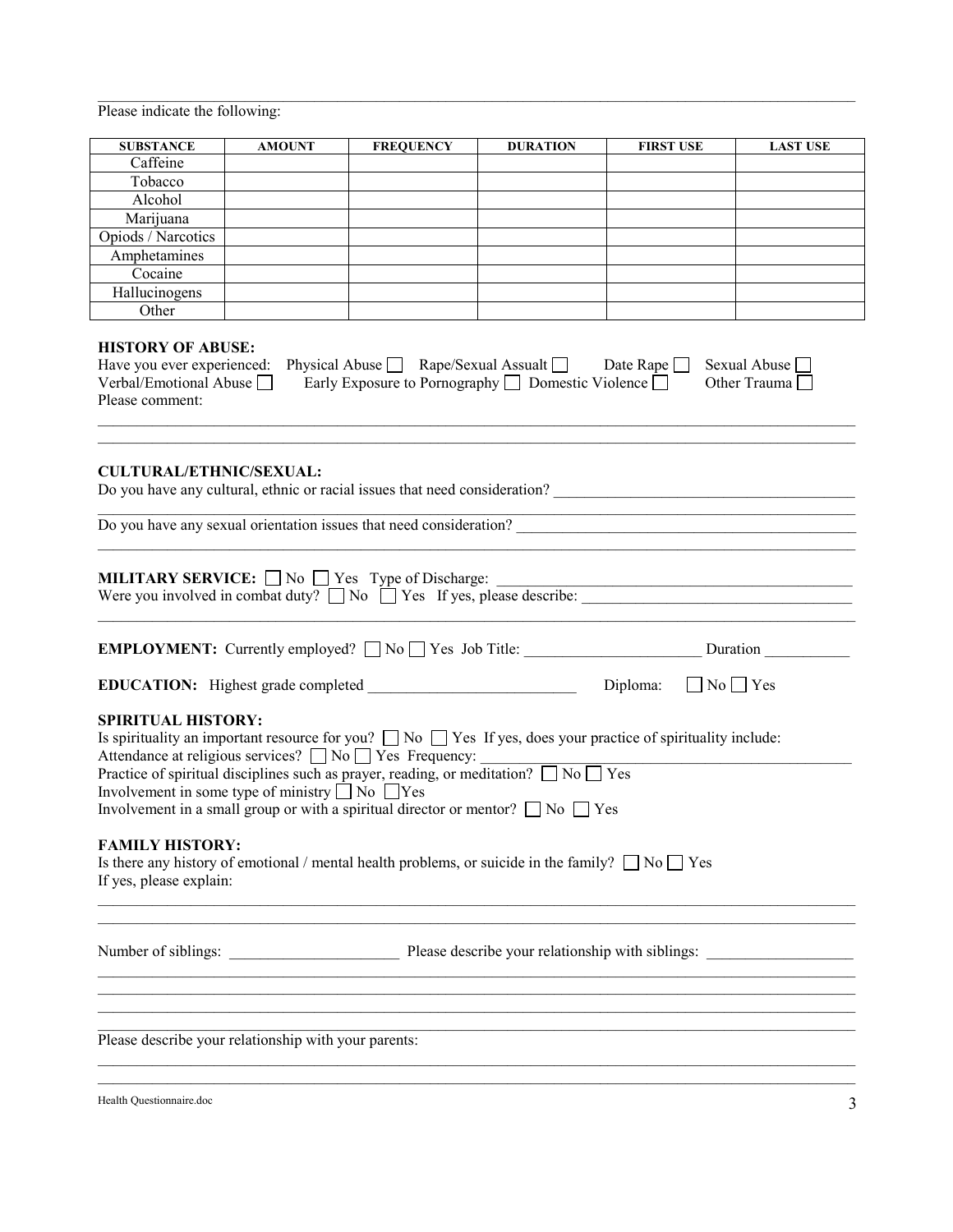| <b>MARITAL HISTORY:</b><br>Single $\Box$                                                                                                                                                              | Married $\Box$                                                                    | Divored | Widowed                                                     | Partner $\Box$ |
|-------------------------------------------------------------------------------------------------------------------------------------------------------------------------------------------------------|-----------------------------------------------------------------------------------|---------|-------------------------------------------------------------|----------------|
|                                                                                                                                                                                                       |                                                                                   |         |                                                             |                |
|                                                                                                                                                                                                       |                                                                                   |         |                                                             |                |
|                                                                                                                                                                                                       |                                                                                   |         |                                                             |                |
| Any Separations?                                                                                                                                                                                      |                                                                                   |         |                                                             |                |
|                                                                                                                                                                                                       |                                                                                   |         |                                                             |                |
|                                                                                                                                                                                                       |                                                                                   |         |                                                             |                |
|                                                                                                                                                                                                       |                                                                                   |         | <u> 1989 - Johann Stoff, amerikansk politiker (d. 1989)</u> |                |
|                                                                                                                                                                                                       | ,我们也不能在这里的人,我们也不能在这里的人,我们也不能在这里的人,我们也不能在这里的人,我们也不能在这里的人,我们也不能在这里的人,我们也不能在这里的人,我们也 |         |                                                             |                |
| <b>LEGAL HISTORY:</b><br>Have you ever had involvement with the legal system? $\Box$ No $\Box$ Yes If yes, please explain when, what involvement,<br>and the outcome: <u>example and the outcome:</u> |                                                                                   |         |                                                             |                |
| Do you have any current pending legal charges? $\Box$ No $\Box$ Yes If yes, please explain:                                                                                                           |                                                                                   |         |                                                             |                |
| Are you currently on probation or parole? $\Box$ No $\Box$ Yes                                                                                                                                        |                                                                                   |         | Have you ever been incarcerated? $\Box$ No $\Box$ Yes       |                |
| The information I have provided above is true to the best of my knowledge.                                                                                                                            |                                                                                   |         |                                                             |                |
|                                                                                                                                                                                                       |                                                                                   |         |                                                             |                |

Client Signature

 $\overline{Date}$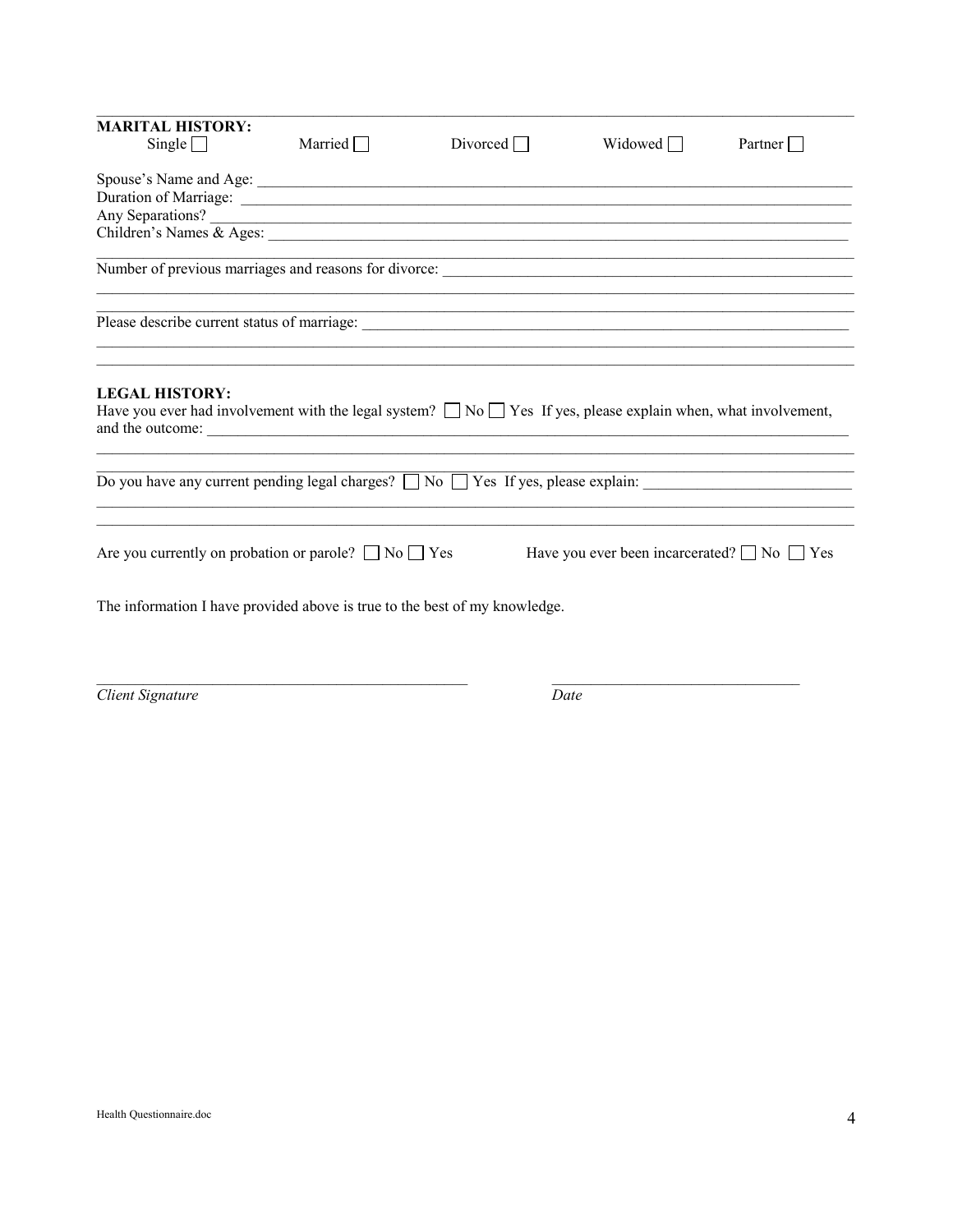## **Notice of Privacy Practices**

THIS NOTICE DESCRIBES HOW CLINICAL INFORMATION ABOUT YOU MAY BE USED AND DISCLOSED, AND HOW YOU CAN GET ACCESS TO THIS INFORMATION. PLEASE REVIEW IT CAREFULLY.

#### **INTRODUCTION**

This notice describes the privacy practices of Pathways Counseling Center (hereinafter referred to as PCC). This notice applies to all of the health records that identify you and the care you receive from us. If you are under 18 years of age, your parents or guardian must sign for you and handle your privacy rights for you.

#### **PRIVACY AND THE LAW**

PCC is required to give you this Notice of Privacy Policy because of federal law, the Health Insurance Portability and Accountability Act of 1996 (HIPAA). We will follow the terms of his notice while it is in effect and inform you of any changes. We are committed to keeping your mental health information private, and we are also required by law to respect your confidentiality.

#### **WHO WILL FOLLOW THIS NOTICE**

Any health care professional authorized to enter information into your clinical record, all employees, staff and other personnel at PCC who may need access to your information must abide by this Notice of Privacy Practices. All business associates (such as our billing electronic claims submission service and credit card submission for this practice) may share information with each other for treatment, payment purposes, or health care operations described in this notice. Except where treatment is involved, only the minimum necessary information needed to accomplish the task will be shared.

#### **PROTECTED HEALTH INFORMATION (PHI)**

Any information we collect regarding your physical or mental health is called Protected Health Information (PHI). This may include the intake assessment, counseling sessions, psychological testing, records requested from other treating professionals, and payment for your care. All of this information comprises your clinical record, which may be stored as paper charts and files, computer and electronic data. The clinical record is the property of PCC, but the PHI in the clinical record belongs to you.

#### **USE AND DISCLOSURE OF PHI**

Use. Use of PHI occurs when your information is read by your counselor or other approved Pathways personnel for routine purposes (e.g. insurance billing). Disclosure. Disclosure of PHI occurs when is when your information is shared with or sent to other outside PCC. Consent Form. By law, we may not treat you unless you give us written authorization to use your PHI for the purposes of treatment, payment, and healthcare

operations. We may use and disclose this information without your specific consent.

Treatment. We may use and disclose your PHI to provide, coordinate, or manage your mental health care and related services, for example, if we consult with other health care providers regarding your treatment with us, or if we refer you to another professional such as a physician or psychiatrist, for additional services.

Payment. We may use and disclose your PHI to bill you, your insurance provider or others, to be paid for the treatment we provide you. We may contact your insurance company to check exactly what your insurance covers. They may request information from us, such as dates of services, diagnoses, treatment plan, and progress made. We may also disclose limited PHI to consumer reporting agencies related to collection of payments owed to us. Mental Healthcare Operations. We may use or disclose your PHI for mental health care operations to ensure that you receive quality care. For example, to review our treatment and services and to evaluate the performance of our staff as it relates to your care.

#### **APPOINTMENT REMINDERS, TEST RESULTS, AND TREATMENT INFORMATION**

PCC may contact you to provide appointment reminders, test results, or to give you information about other treatments or health-related services that may be of interest to you. Ways we may contact you include, but are not limited to, voice mail messages, postcards, letters and email, unless you direct us otherwise in writing.

#### **OTHER USES AND DISCLOSURES NOT REQUIRING CONSENT OR AUTHORIZATION**

The law lets us use and disclose some of your PHI without your consent or authorization, when required by law. There are some federal, sate or local laws, which require us to disclose PHI. By law we are required to report:

- Suspected child and elder abuse or neglect
- Abuse or neglect of an incompetent adult (such as a severely mentally retarded adult)
- Incidents of domestic violence

If you are involved in a lawsuit or legal proceeding and we receive a subpoena, discovery request, or other lawful process, we may have to release some of your PHI. We will only do so after attempting to inform you of the request, consulting your lawyer, or trying to get a court order to protect the information requested. We have to release information to government agencies that check on us to see that we are obeying privacy laws. *For Law*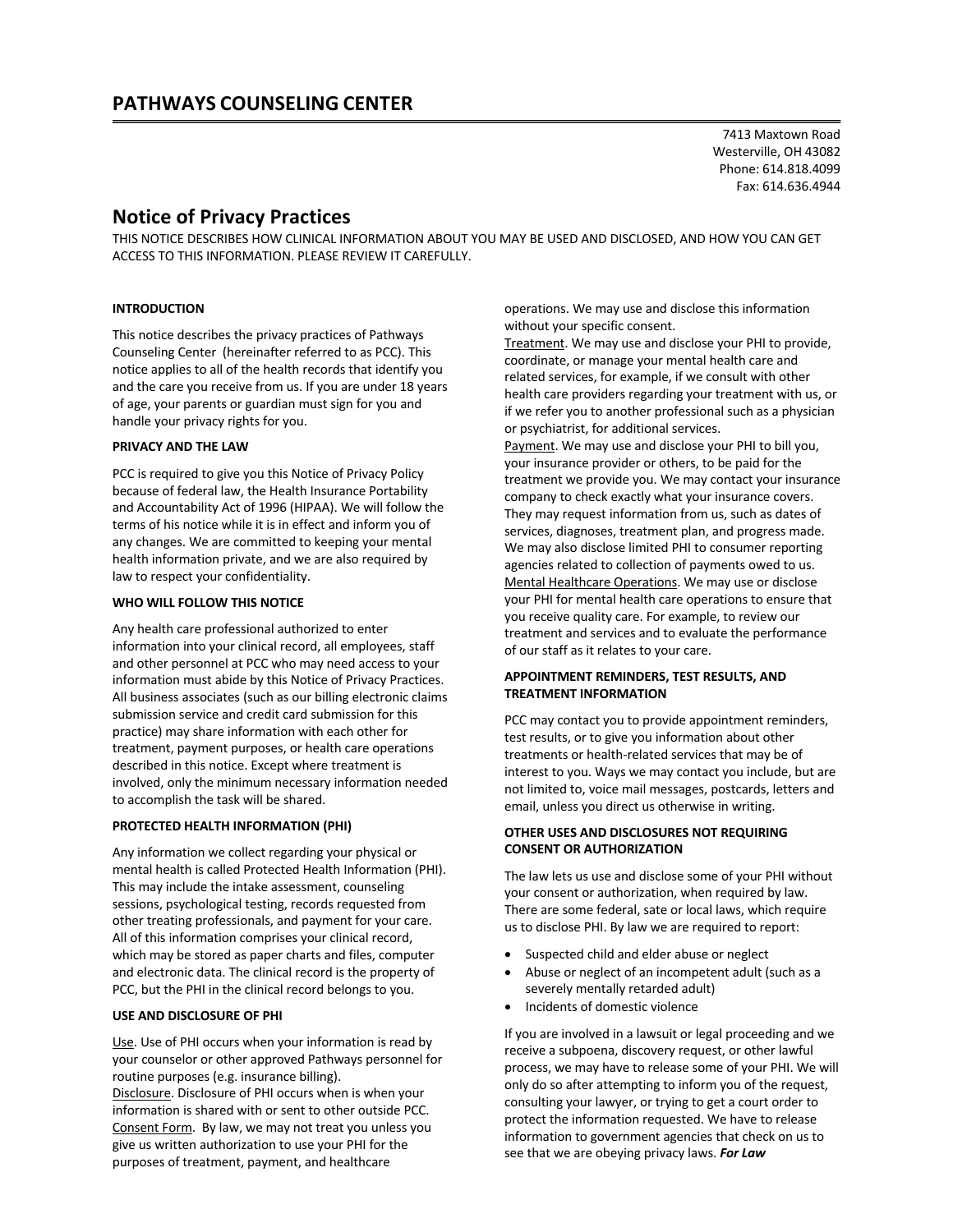*Enforcement Purposes.* We may release PHI if asked to do so by a law enforcement official to investigate a crime or criminal. *For Public Health Activities.* We may disclose PHI to agencies that investigate for purposes related to preventing or controlling disease, injury, or disability. *Relating to Descendants.* We may disclose PHI to coroners, medial examiners, or funeral directors, and to organizations relating to organ, eye, or tissue donations or transplants. *For Specific Government Functions.* We may disclose PHI of military personnel and veterans to government benefit programs relating to eligibility and enrollment to worker's compensation programs, to correctional facilities if you are an inmate, and for national security reasons. *To Prevent a Serious Threat to Health and Safety.* If we believe that there is a serious threat to your health or safety, or that of another person, or of the public, we can disclose some of your PHI. We will only disclose to persons who can prevent the danger.

#### **USES AND DISCLOSURES TO WHICH YOU HAVE AN OPPORTUNITY TO OBJECT**

We may share your PHI with your family or other involved in your care, such as close friends or clergy. You may inform us whom you may wish us to contact, and the limits of what we may share. We will honor your wishes as long as your request is not against the law. In an emergency we may share information if we believe it is what you would have wanted and is in your best interest. We will tell you as soon as possible of the action we have taken. We will discontinue such action at your request as long as it is not against the law.

#### **YOUR PERSONAL HEALTH INFORMATION RIGHTS**

Right to Request Restrictions. You may submit a written request indicating the PHI about which you wish to restrict disclosure. We are not required to agree with your request, but we will do so if we are able (e.g. if it is not against the law).

Right to an Accounting of Disclosures. When we disclose your PHI, we record to whom it was sent, when and what was sent. You may submit a written request for a list of these disclosures. You must state the time period of disclosures you are requesting (no longer than 6 years and may not include dates prior to April 14, 2003). Right to Amend. You may request in writing an amendment to your PHI that is incorrect or incomplete, indicating the reason supporting your request. If we deny your request, you have the right to file a statement of disagreement with PCC. Such statements and our rebuttal will be kept on file and sent out with any future authorized requests for information pertaining to the appropriate

7413 Maxtown Road Westerville, OH 43082 Phone: 614.818.4099 Fax: 614.636.4944

#### portion of your record.

Right to Inspect and Copy. You may make a written request to inspect and copy your PHI. We may deny your request in limited circumstances, including psychotherapy notes, information for use in civil, criminal and administrative action, and PHI to which access is prohibited by law. If we deny access, you may request the denial be reviewed by another licensed mental health professional. PCC reserves the right to charge a fee for the costs of copying, mailing, or other supplies associated with your request.

Right to Request Confidential Communication. You may specify in writing how or where you wish to be contacted by PCC regarding the confidential communication of your PHI. You do not need to give us a reason for such a request. We will accommodate all reasonable requests, but we reserve the right to deny those that impose an unreasonable burden on the practice.

Right to a Paper Copy of this Notice. If you have agreed to receive this Notice of our Privacy Practices electronically, you may request a paper copy.

#### **USES AND DISCLOSURES THAT YOU AUTHORIZE**

If you need more information or have questions about our privacy practices, please speak to the Privacy Officer whose name and telephone number appear below. If you have a problem with how your PHI has been handled, or if you believe your privacy rights have been violated, contact the Privacy Officer. You have the right to file a complaint with PCC and with the Secretary of the Federal Department of Health and Human Services. We promise that we will not in any way limit your care at PCC or take any actions against you if you file a complaint.

US Department of Health and Human Services 233 N Michigan Ave, Suite 240, Chicago, IL 60601 312.886.2359

Office for Civil Rights Department of Health and Human Services Mils Stop Room 506F Hubert H Humphrey Building 200 Independence Ave SW, Washington, DC 20201 202.205.8725

7413 Maxtown Road, Westerville, Ohio 43082 614.818.4099.

----------

----------

Effective September 1, 2006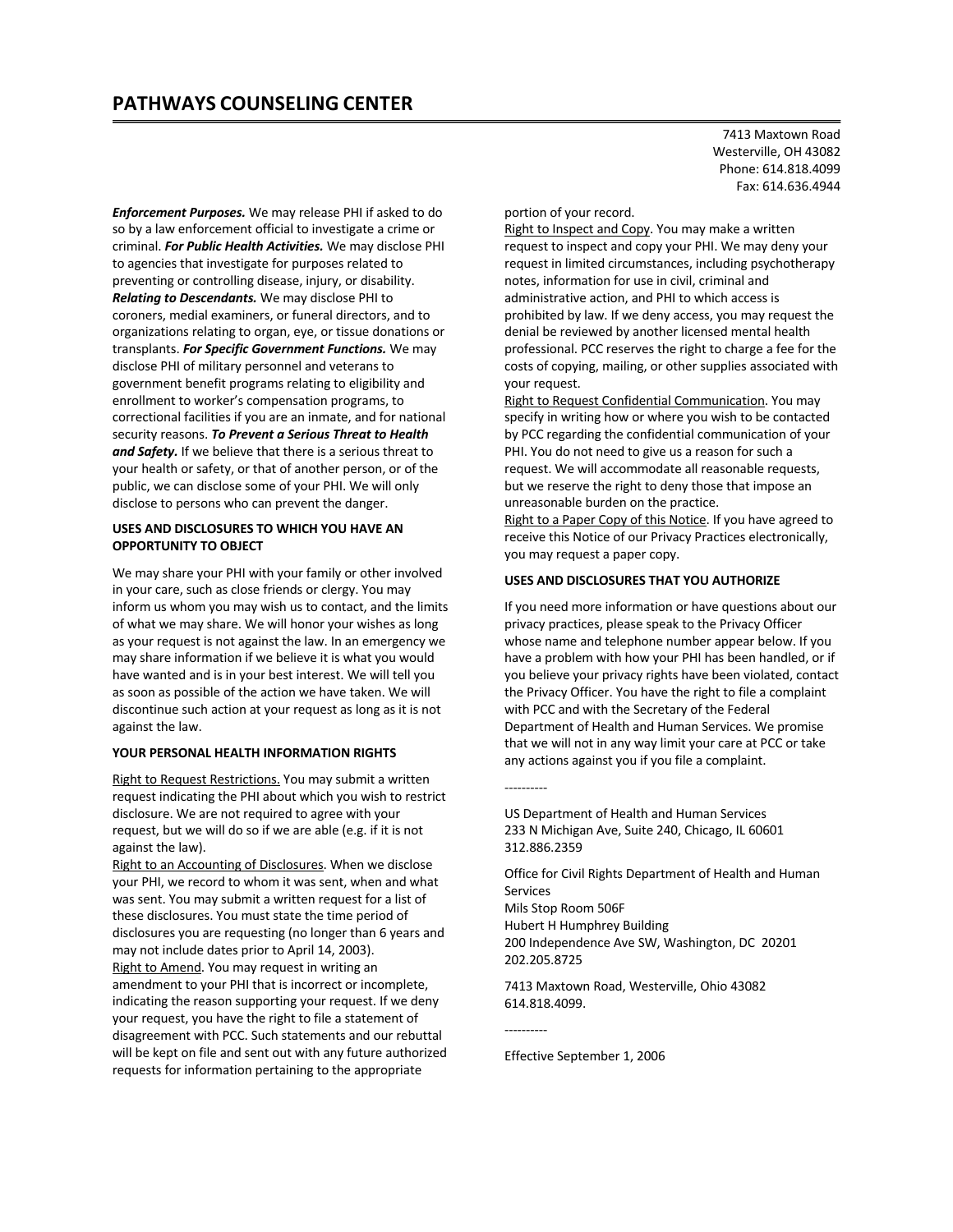## **Acknowledgement of Receipt of Notice of Privacy Practices**

This is to acknowledge that I have read Pathways Counseling Center's Notice of Privacy Practices (effective September 1, 2006) on the date below and can request a copy to take with me if I would like to do so.

| Client name (please print)                                   |             |          |
|--------------------------------------------------------------|-------------|----------|
| Client street address (please print)                         | City, State | Zip Code |
| Client signature<br>(or personal representative's signature) | Date        |          |
| Name of personal representative (if applicable)              |             |          |

\_\_\_\_\_\_\_\_\_\_\_\_\_\_\_\_\_\_\_\_\_\_\_\_\_\_\_\_\_\_\_\_\_\_\_\_\_\_\_\_\_\_\_\_\_\_\_\_\_\_\_\_\_\_\_\_\_\_\_\_\_\_\_\_\_\_\_\_\_\_\_\_\_

Description of representative's authority to act for the client (if applicable)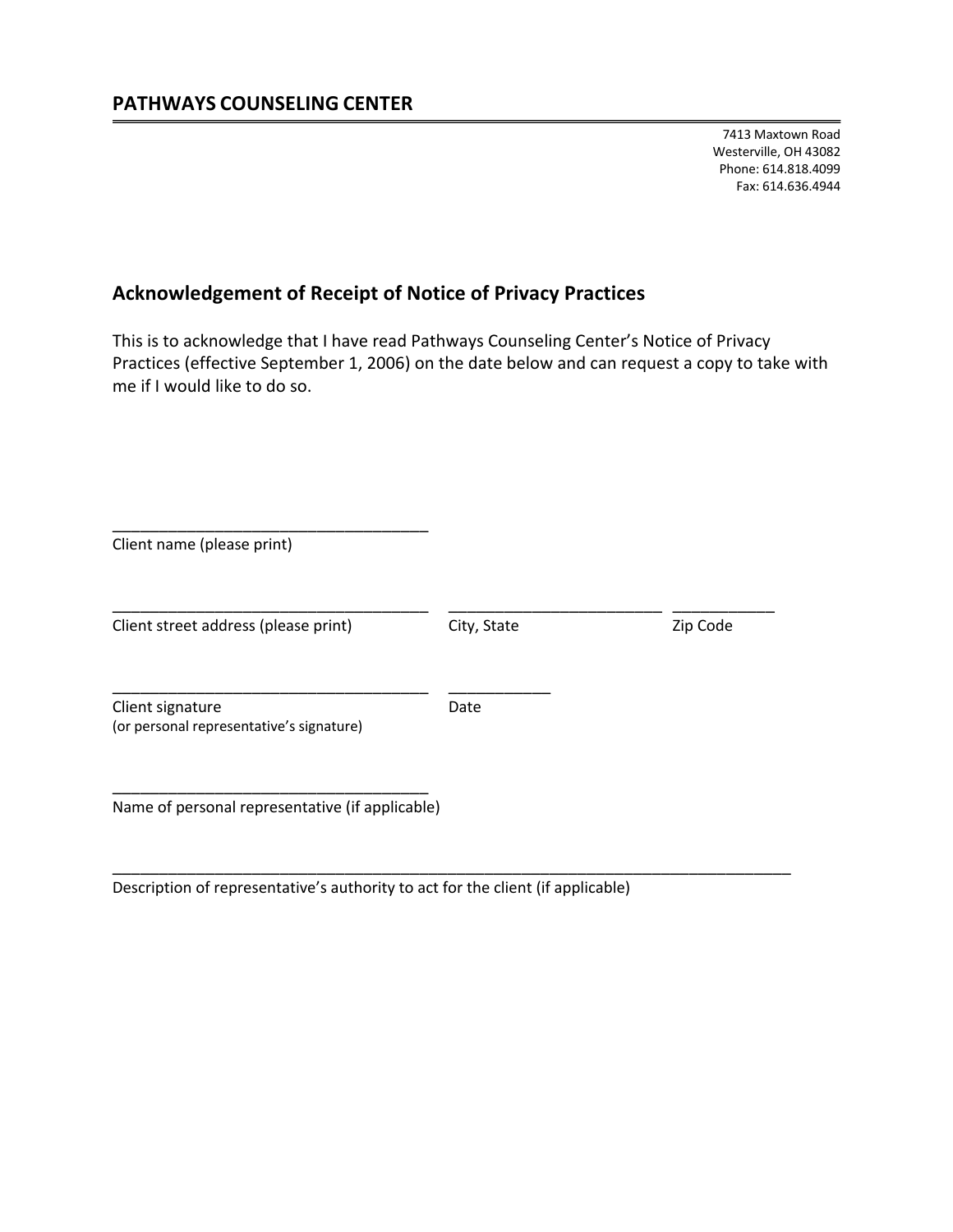7413 Maxtown Road Westerville, OH 43082 Phone: 614.818.4099 Fax: 614. 636.4944

## **Authorization to Use and Disclose Protected Health Information**

I am completing this form to allow the use and sharing of protected health information about:

\_\_\_\_\_\_\_\_\_\_\_\_\_\_\_\_\_\_\_\_\_\_\_\_\_\_\_\_\_\_\_\_\_\_\_\_\_\_\_\_\_\_\_\_\_\_\_\_\_\_\_\_\_\_\_\_\_\_\_\_\_\_\_\_\_\_\_\_\_\_\_\_\_\_\_\_\_

Printed name: \_\_\_\_\_\_\_\_\_\_\_\_\_\_\_\_\_\_\_\_\_\_\_\_\_\_\_\_\_\_\_\_\_\_\_\_\_\_\_\_\_\_\_\_\_ Date of Birth: \_\_\_\_\_\_\_\_\_\_\_\_\_\_\_\_

The above named person authorizes **Kelsey Johnson, MA, LPCC-S,** of Pathways Counseling Center, to use, disclose, and provide information to the following individual(s) and/or agency

 $Name(s):$ 

Address: \_\_\_\_\_\_\_\_\_\_\_\_\_\_\_\_\_\_\_\_\_\_\_\_\_\_\_\_\_\_\_\_\_\_\_\_\_\_\_\_\_\_\_\_ Phone/fax: \_\_\_\_\_\_\_\_\_\_\_\_\_\_\_\_\_\_\_\_\_\_\_\_

concerning their evaluation, treatment, or contact with:

(clients' names -- include children's names if applicable)

This authorization for the release of information includes, but it not limited to: case notes, written reports, results of psychological evaluations including psychometric test profiles and protocols, and any such records as may have been kept in the course of the clients' evaluation, treatment or contact with the person named above. This release waiver specifically allows release of all medical records including: mental health treatment, diagnosis, or other mental health consultation and including evaluation and treatment for substance abuse. The information may be released by and sent to **Kelsey Johnson,** in written form, as copies of existing records, or be written or verbal report, either in person or by telephone, and may be sent through the mail or provided by fax transmission. A photocopy of this signed release waiver is considered as valid as the original.

After the expiration of this authorization, no more of this information can be used or released to the individual or agency unless I sign a new authorization. I understand

\_\_\_\_\_\_\_\_\_\_\_\_\_\_\_\_\_\_\_\_\_\_\_\_\_\_\_\_\_\_\_\_\_\_\_ \_\_\_\_\_\_\_\_\_\_\_\_\_\_\_

that I can revoke or cancel this authorization at any time. If I do this, it will prevent any releases after the date it is received but cannot change the fact that some information may have been sent or shared before that date. I understand that I may inspect and have a copy of the health information described in this authorization. I understand that if the individual or agency that receives the information is not a health care provider or health plan covered by federal privacy regulations, the information described above may be redisclosed and no longer protected by those regulations.

I affirm that everything in this form that was not clear to me has been explained, and I now understand all of it. The undersigned has the authority to allow the release of information concerning the persons named above. This release waiver becomes effective on

\_\_\_\_\_\_\_\_\_\_\_\_\_\_\_\_\_\_, and is to remain in effect until \_\_\_\_\_\_\_\_\_\_\_\_\_\_\_\_\_\_, or until cancelled by written notification to **Kelsey Johnson,** signed by the client or the client's legal representative.

Authorized person's name (please print) Authorized person's signature Date

I have discussed the issues above with the client and/or their representative. My observations of their behavior and responses give me no reason to believe that they are not competent to give informed and willing consent.

\_\_\_\_\_\_\_\_\_\_\_\_\_\_\_\_\_\_\_\_\_\_\_\_\_\_\_\_\_\_\_\_\_\_\_ \_\_\_\_\_\_\_\_\_\_\_\_\_\_\_\_\_\_\_\_\_\_\_\_\_\_\_\_\_\_\_\_ \_\_\_\_\_\_\_\_\_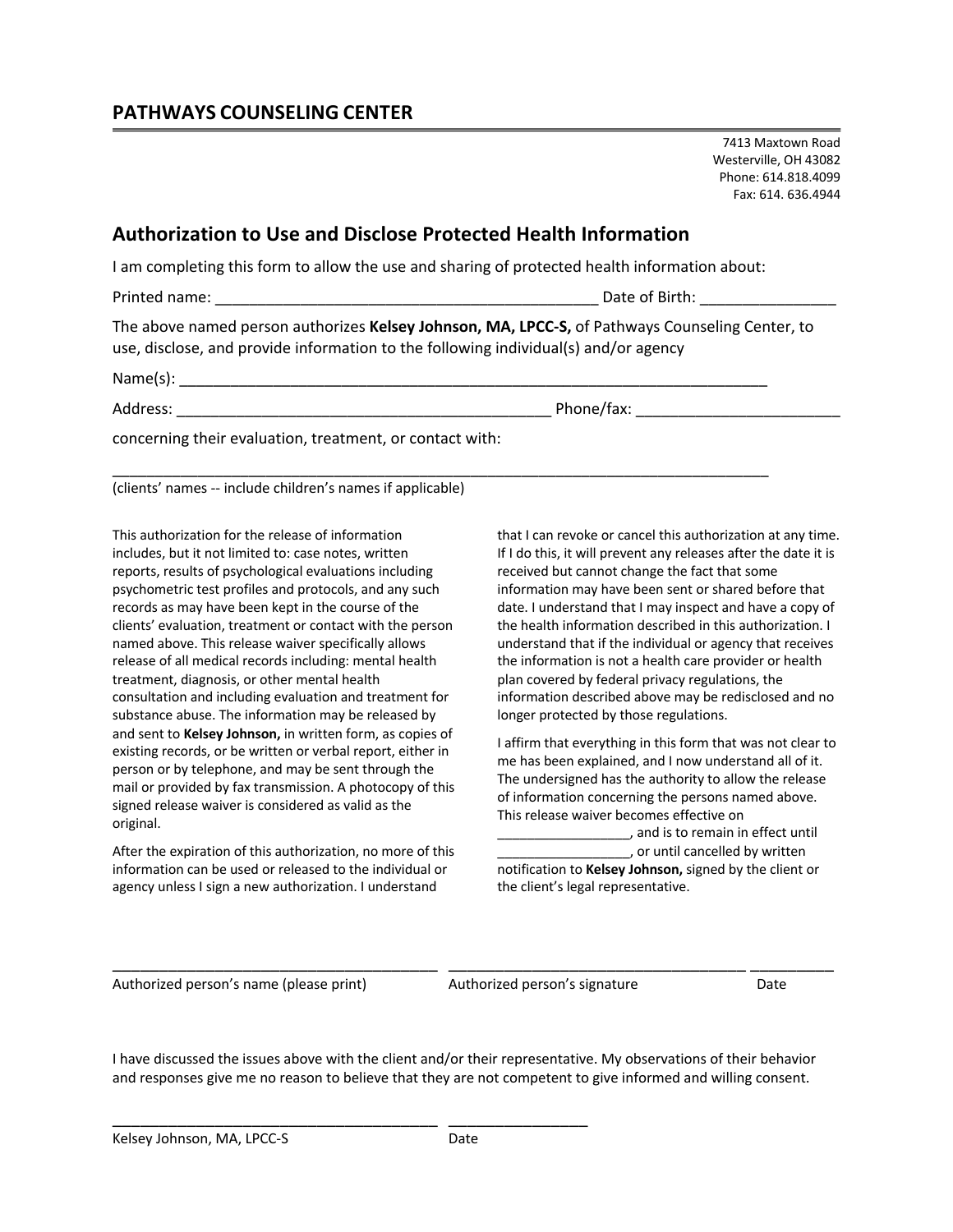## **Permission to Treat a Minor**

I give my permission for \_\_\_\_\_\_\_\_\_\_\_\_\_\_\_\_\_\_\_\_\_\_\_\_\_\_\_\_\_\_\_\_\_\_\_\_\_ (minor's full name) to be treated by **Kelsey Johnson, MA, LPCC-S**, of Pathways Counseling Center.

Signature of parent/guardian and Date

\_\_\_\_\_\_\_\_\_\_\_\_\_\_\_\_\_\_\_\_\_\_\_\_\_\_\_\_\_\_\_\_ \_\_\_\_\_\_\_\_\_\_\_

\_\_\_\_\_\_\_\_\_\_\_\_\_\_\_\_\_\_\_\_\_\_\_\_\_\_\_\_\_\_\_\_ \_\_\_\_\_\_\_\_\_\_\_

Kelsey Johnson, MA, LPCC-S Date